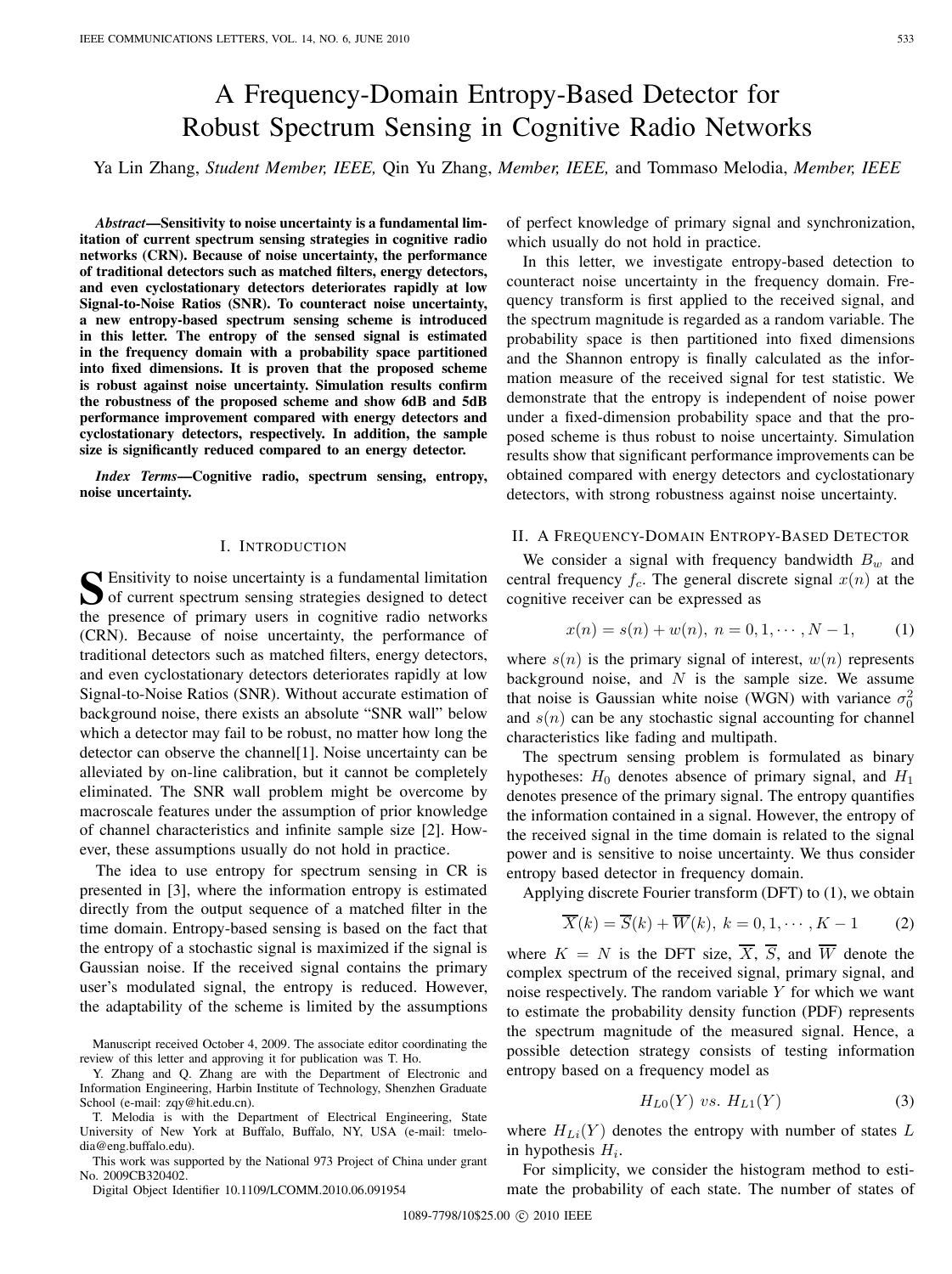the random variable is equal to the bin number  $L$  (dimension of the probability space). Let  $k_i$  denote the total number of occurrences in the  $i^{th}$  bin, we then have  $\sum_{i=1}^{L}$  $\sum_{i=1} k_i = N$ . The probability  $p_i$  is defined as the frequency of occurrences in the  $i^{th}$  bin, i.e.,  $p_i = k_i/N$ . In the probability space, we have  $\sum^L$  $\sum_{k=1} p_i = 1$ . The bin width  $\Delta = Y_m/L$ , where  $Y_m$  denotes the maximum spectrum amplitude of the signal.

### *A. Spectrum statistics of the received signal*

In hypothesis  $H_0$ , the received signal  $x(n) = w(n)$  consists of noise (i.e., independently distributed Gaussian random variables). Hence,  $\forall k \in \{0, 1, ..., N-1\}$ , both the real part  $W_r$  and the imaginary part  $W_i$  of the spectrum follow a Gaussian distribution because they are linear combinations of Gaussian random variables. Consequently, the spectrum  $\overline{W}$  is a complex Gaussian variable with mean and variance expressed by

$$
E\{\overline{W}(k)\} = \frac{1}{N} \sum_{n=0}^{N-1} \exp(-j\frac{2\pi}{N}kn)E[w(n)] = 0, \quad (4)
$$

$$
D\{\overline{W}(k)\} = \frac{1}{N^2} \sum_{n=0}^{N-1} \sum_{m=0}^{N-1} E[w^2(n)] = \frac{\sigma_0^2}{N}.
$$
 (5)

Hence,  $Y = \sqrt{W_r^2 + W_i^2}$  follows a Rayleigh distribution Hence,  $Y = \sqrt{W_r^2 + W_i^2}$  follows a Rayleign distribution<br>with parameter  $\sigma_1 = \sigma_0/\sqrt{2N}$ , and differential entropy  $H_d$ as

$$
H_d(Y) = 1 + \ln \frac{\sigma_1}{\sqrt{2}} + \gamma/2,
$$
 (6)

where  $\gamma$  is the Euler-Mascheroni constant.

In hypothesis  $H_1$ , the received signal consists of both primary signal and noise. For a primary signal carrying certain information, the real part  $S_r(k)$  and imaginary part  $S_i(k)$  of the spectrum are not always zero. Hence, for  $X_r(k) \neq 0$ , the real part  $X_r(k)$  and imaginary part  $X_i(k)$  follow a Gaussian distribution such that  $X_r(k) \sim N(S_r(k), \sigma_0^2/2N), X_i(k) \sim$  $N(S_i(k), \sigma_0^2/2N)$ . Hence, the spectrum magnitude of the received signal in  $H_1$  generally follows a Rice distribution without analytical expression of differential entropy.

## *B. Robustness to noise uncertainty*

**Proposition 1.** *With probability space partitioned into fixed dimensions, the discrete entropy of the spectrum of white Gaussian noise can be approximated by a constant.*

**Proof:** Let  $L$  denote the total number of bins,  $Y_m$  denote the maximum spectrum amplitude and  $\Delta$  represent the bin width with  $\Delta = Y_m/L$ . Since the spectrum amplitude is a random variable, its maximum value is also a random variable, with its mean value  $\mathbb{E}(Y_m) = \sigma_1$ , where  $\mathbb{E}(y)$  denotes the expectation of random variable  $y$ . Under a given bin number  $L$ , the bin width  $\Delta$  is also a random variable with  $\mathbb{E}(\Delta) = \sigma_1/L$ .

By the mean value theorem, when the bin width  $\Delta$  is adequately small, there exists a value  $Y_i$  within each bin  $\Delta$ , such that the probability  $p_i$  can be expressed as

$$
p_i = \int_{i\Delta}^{(i+1)\Delta} f(Y)dY = f(Y_i)\Delta.
$$
 (7)

Then, the entropy of the quantized version can be written as

$$
H_L(Y) = -\sum_{i=1}^{L} p_i \log p_i = -\sum_{i=1}^{L} (f(Y_i)\Delta) \log(f(Y_i)\Delta)
$$
 (8)  

$$
= -\sum_{i=1}^{L} f(Y_i)\Delta \log f(Y_i) - \mathbb{E}(\log \Delta)
$$
 (9)

$$
= -\sum_{i=1} f(Y_i) \Delta \log f(Y_i) - \mathbb{E}(\log \Delta) \quad (9)
$$
  
L

$$
= -\sum_{i=1} f(Y_i) \Delta \log f(Y_i) - \log(\mathbb{E}(\Delta)). \tag{10}
$$

If the density  $f(Y)$  of the random variable Y is Riemann integrable, the first term in (10) can be approximated [4] by the differential entropy in (6). With natural logarithm, we obtain

$$
H_L(Y) \quad \cong \quad H_d(Y) - \ln(\mathbb{E}(\Delta)) \tag{11}
$$

$$
= 1 + \ln \frac{\sigma_1}{\sqrt{2}} + \gamma/2 - \ln \frac{\sigma_1}{L} \tag{12}
$$

$$
= \ln \frac{L}{\sqrt{2}} + \frac{\gamma}{2} + 1 \tag{13}
$$

It is seen that the noise power term  $\sigma_1^2$  is canceled out and discrete entropy is approximated by a constant for a given bin number  $L$ , which implies that the false alarm ratio is almost fixed for a given threshold. In this sense, the proposed detector is intrinsically robust to noise uncertainty.

In implementation,  $Y_m$  can be known accurately to the detector by obtaining the maximum spectrum amplitude of the sampled signal, and the noise uncertainty is thus transferred to fluctuations of the bin width  $\Delta$  by fixing the bin number L. Therefore, the bin number  $L$  is a design parameter determined by nominal noise, while the entropy does not depend on the noise term as shown in (13).

For a given bin number  $L$ , the entropy is estimated by  $(8)$ for both hypotheses and the test statistic is obtained as

$$
T(Y) = -\sum_{i=1}^{L} \frac{k_i}{N} \log \frac{k_i}{N} \begin{cases} \leq \lambda : & \text{decide } H_1 \\ > \lambda : & \text{decide } H_0 \end{cases}
$$
 (14)

where  $\lambda$  is the detection threshold determined by a target false alarm ratio  $P_f$ .

Because of quantization errors and of the ideality of the Gaussian noise model, the noise term cannot be perfectly canceled out in practice. Assuming that the estimated noise entropy follows a Gaussian distribution with theoretical value  $H_L$  in (13) as the mean value and variance  $\sigma_e^2$ , the threshold is determined by

$$
\lambda = H_L + Q^{-1}(1 - P_f)\sigma_e, \tag{15}
$$

where  $Q(u) = \frac{1}{\sqrt{2}}$  $\frac{1}{2\pi} \int_u^{\infty} exp(-\tau^2/2)d\tau.$ 

The test statistic  $T(Y)$  is generally related to the bin number  $L$  and the sample size  $N$ . Since the detection is essentially based on the relative entropy  $H(Y|H_1) - H(Y|H_0)$  and the influence of absolute errors of entropy estimation can be eliminated. Different bin numbers reveal different features of the data and  $L > 10$  is required in the detection for a better description of the received signal. Once the bin number is fixed, the entropy in  $H_0$  is a constant independent of sample size and the false alarm ratio keeps invariant; however, the sample size affects detection probability in  $H_1$ . Under a given